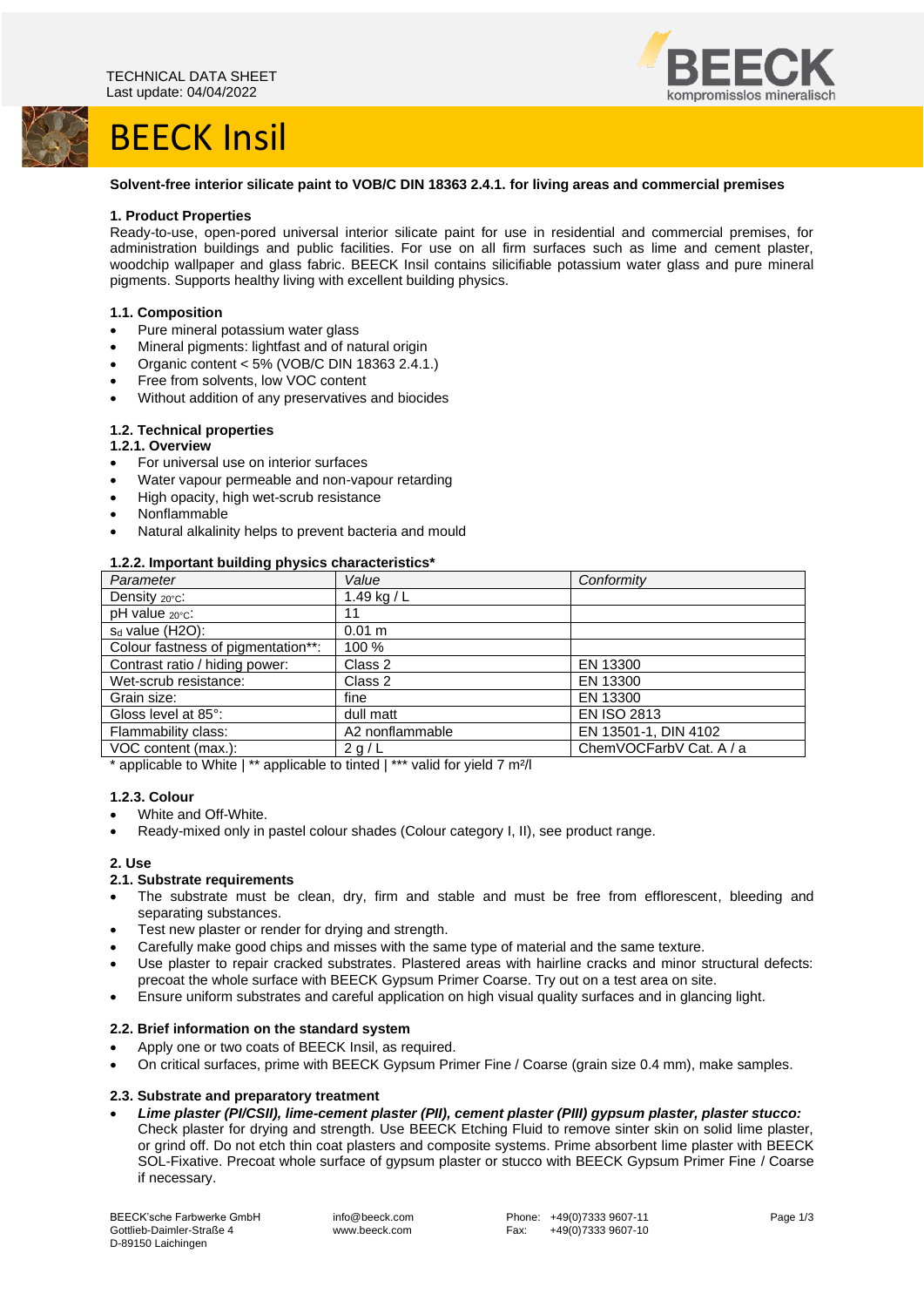

# BEECK Insil



# • *Gypsum boards:*

Ensure proper installation and required surface quality and evenness tolerances under glancing light conditions, given on site and according to good practice. Apply gypsum filler on whole surface, followed by primer coat to whole surface with BEECK Gypsum Primer Fine / Coarse.

# • *Calcium silicate masonry, brick:*

Clean and check for absorbency, moisture damage and efflorescence (e.g. salt edges). Make good crumbling bricks and joints. Apply primer coat of BEECK SOL-Fixative, BEECK Gypsum Primer Fine / Coarse or directly with BEECK Insil.

# • *Concrete:*

Thoroughly clean with BEECK Formwork Oil Remover according to the factory specifications and rinse off with clean water. Test the wettability of the cleaned substrate by spraying on water. Primer coat of BEECK SOL-Fixative, BEECK Gypsum Primer Fine / Coarse advisable, alternatively directly with BEECK Insil.

# • **Clay or loam:**

Allow to dry, brush off any unbound grain from surface. Prime with BEECK Insil, diluted with approx. 20 % water. Make samples on critical or crumbly surfaces.

• *Fabric, textured/embossed wallpapers, woodchip wallpaper:*

Only for alkali-proof, water-wettable fabric and paper. Not for metal foils, plastics or vinyl wallpapers. Ensure homogeneous bonding over whole surface, without overlapping. Coat directly with BEECK Insil.

• *Old coatings:*

Brush down mineral coatings and if chalking, solidify with BEECK SOL-Fixative. Completely rinse off distempers and tempera paints. Old plasto-elastic, synthetic resin-based coatings, glossy coatings: strip or blast clean, pore-deep. Clean firmly adhering, old, matt, emulsion coatings and precoat with BEECK Gypsum Primer Fine / Coarse, if necessary. Make samples before applying on critical and unknown surfaces.

- *Unsuitable substrates* are less stable, efflorescent, organic and non alkali-resistant substrates, e.g. woodbased materials (MDF, OSB) and plastics.
- *Defective substrates* require a differentiated approach. Apply renovation plaster to damp, salt contaminated areas, basement walls and base areas.

# **2.4. Application instructions**

# **2.4.1. General information**

Check substrate suitability as required (see 2.1 and 2.3). Pay particular attention to the absorbency, strength and texture of the respective substrate. Try out on a test area before using on high quality and critical surfaces. Ensure that the product is used by qualified persons only.

- Carefully cover surfaces which are not to be treated especially glass, ceramics, window sills, expansion joints, lacquer and anodic coatings – and protect them from splashes.
- Provide personal protective equipment.
- Only use containers from the same production batch to coat self-contained areas.
- Before use, thoroughly stir BEECK Insil with a powered mixing paddle.
- Add water to make optimally coatable.
- Minimum application temperature: +8°C
- Minimum application temperature: +12°C; maximum +25°C room and surface temperature.
- Drying time: at least 8 hours per coat under standard conditions (23°C / 50 % air humidity)

# **2.4.2. Application**

Apply using roller, brush or an airless spraying method. Apply on self-contained areas with an absolutely thin coating, no overlapping and uniformly in one continuous pass with a cross coat.

# • *Application with roller or brush:*

- Rollers and brushes with a uniform coating finish are suitable.
- Avoid roller edges, overlapping and overcoating coats that have already begun to dry.
- Cut-in edges smoothly and seamlessly, wet-on-wet, together with the main area.
- As a brushed surface, use a BEECK Mineral Paint Brush to spread in any direction.
- Coats:

*Primer coat:* mix with approx. 5 % – 15 % water to improve coatability.

*Topcoat:* after at least 8 hours, diluted with approx. 5 – 10 % water.

One coat may be sufficient when applying very carefully on suitable surfaces.

# • *Spraying method (airless):*

- Nozzle: 0.79 mm  $/$  0.031 inch; 150 180 bar; spray angle 50°. Always sieve the product before use.
- Apply uniformly and as a thin coat; if necessary, use a brush or roller to uniformly lay-off.

# **2.5. Auxiliary products**

• BEECK Gypsum Primer Fine / Coarse (grain size 0.4 mm), as an opaque white, efficient substrate on gypsum board and old emulsion coatings.

BEECK'sche Farbwerke GmbH Gottlieb-Daimler-Straße 4 D-89150 Laichingen

info@beeck.com www.beeck.com

Phone: +49(0)7333 9607-11 Fax: +49(0)7333 9607-10